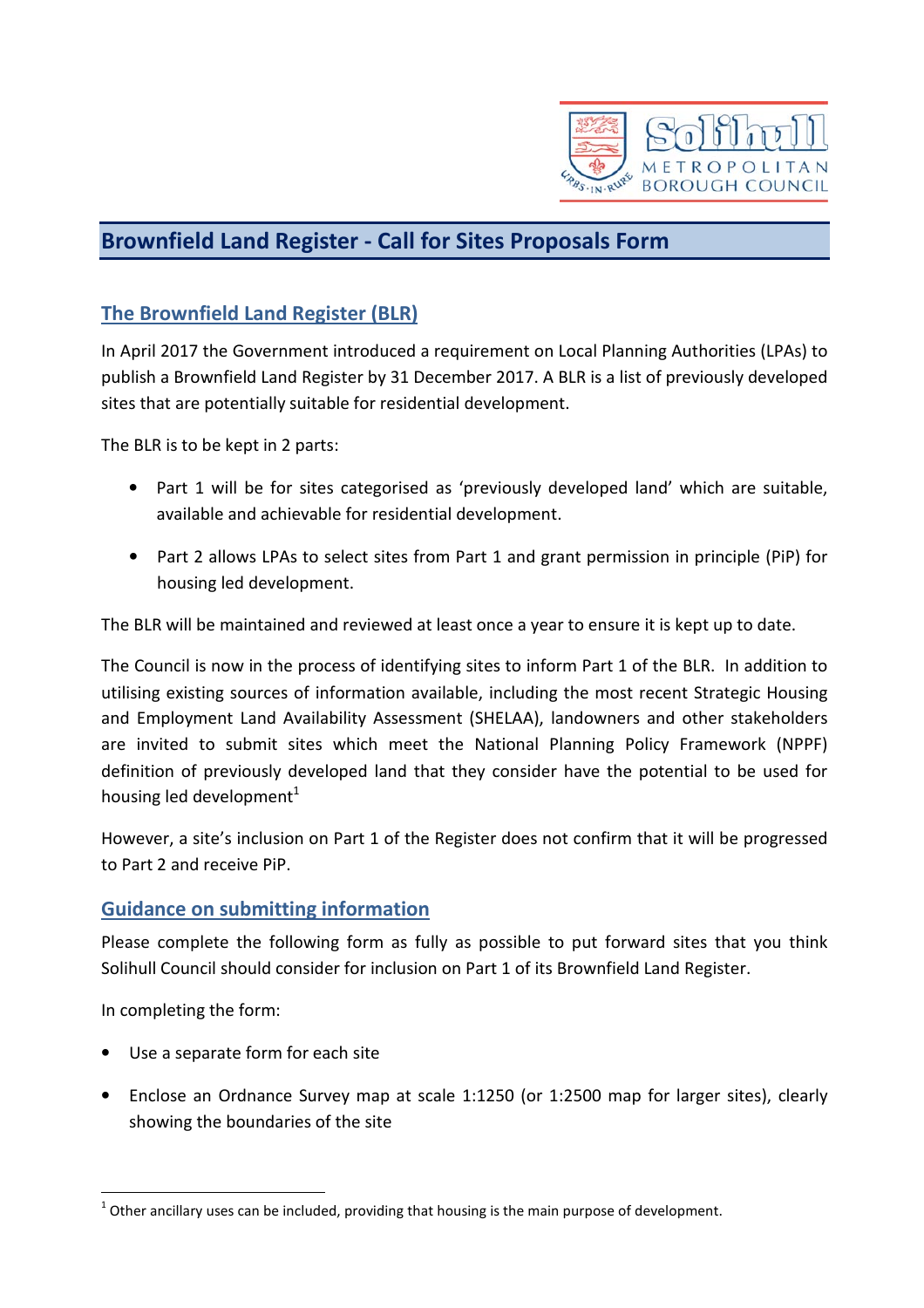- Submit sites that are ideally 0.25ha or larger, or capable of providing at least 5 dwellings<sup>2</sup>
- Submit sites that are likely to become available for development or redevelopment in the next 15 years

To be included, sites should meet the definition of previously developed land as set out in the glossary at Annex 2 of the NPPF, which is:

Land which is or was occupied by a permanent structure, including the curtilage of the developed land (although it should not be assumed that the whole of the curtilage should be developed) and any associated fixed surface infrastructure. This excludes: land that is or has been occupied by agricultural or forestry buildings; land that has been developed for minerals extraction or waste disposal by landfill purposes where provision for restoration has been made through development control procedures; land in built-up areas such as private residential gardens, parks, recreation grounds and allotments; and land that was previously-developed but where the remains of the permanent structure or fixed surface structure have blended into the landscape in the process of time.

### Council contact details

All completed forms should be sent either by post or email, to the following address:

Email: psp@solihull.gov.uk

Post: Policy & Spatial Planning Solihull MBC Council House Manor Square Solihull B91 3QB

If you have any further queries please contact Spatial Planning at psp@solihull.gov.uk.

### Data protection

l

### **How we will use your personal information**

The information you provide will be used by the Council to inform the Council's Brownfield Land Register. Information will be shared with other Council employees or agencies who may be involved with the process. Additionally, your personal details may be shared with other Solihull MBC departments and partner organisations to ensure our records are kept accurate and to keep you informed of other consultations. Please note that the Council is required to make information about potential sites and ownership available as part of the Brownfield Land Register. Should you have any further queries please contact Policy and Spatial Planning at psp@solihull.gov.uk

<sup>&</sup>lt;sup>2</sup>This includes flats contained within a building of one or more flats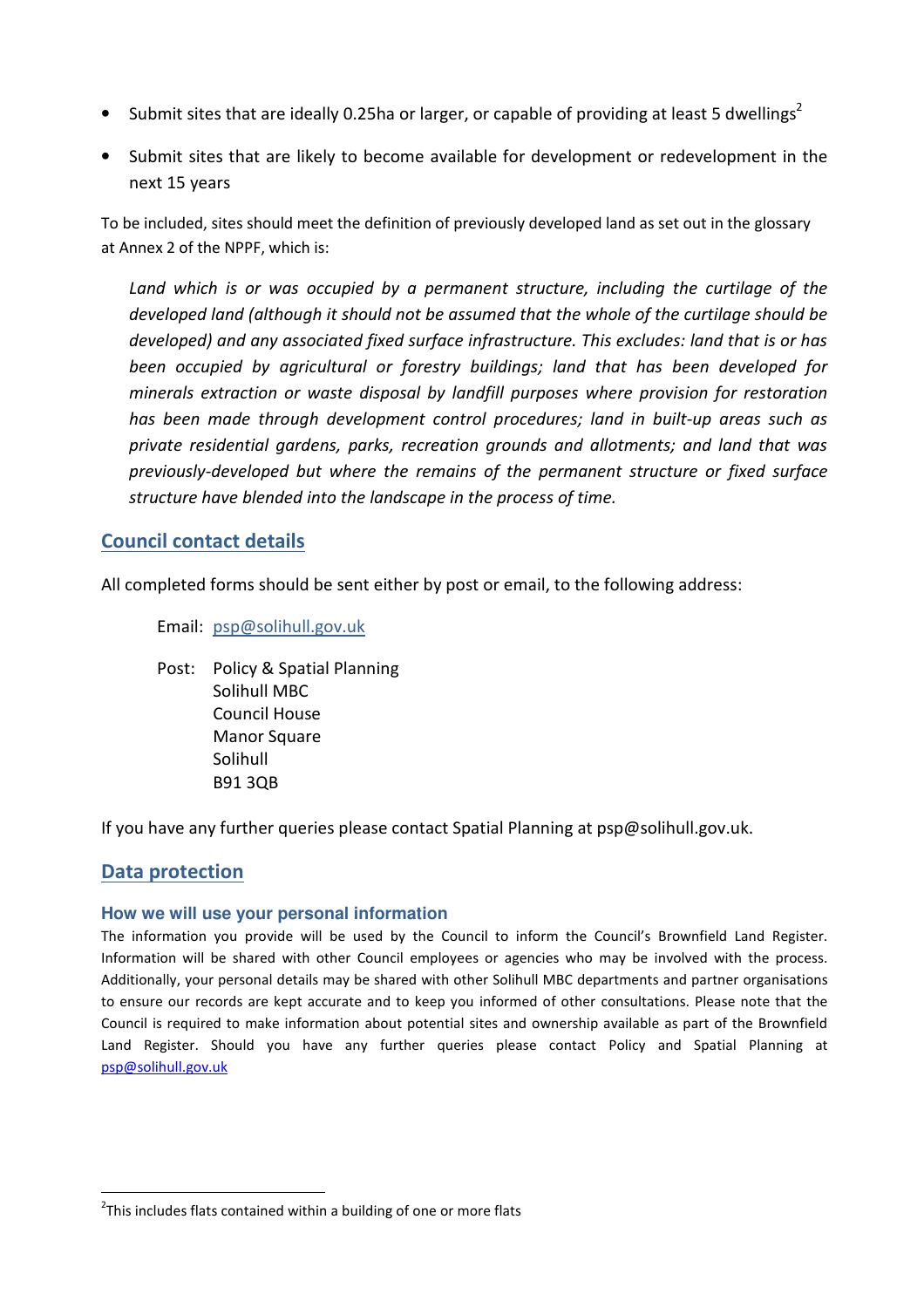#### Your name & address:

| Name                                           |                                                                                                                                               |
|------------------------------------------------|-----------------------------------------------------------------------------------------------------------------------------------------------|
| Organisation                                   |                                                                                                                                               |
| Address                                        |                                                                                                                                               |
| Telephone no.                                  |                                                                                                                                               |
| Email address                                  |                                                                                                                                               |
| Your Status<br>(please tick all<br>that apply) | A Developer<br>The Landowner $\Box$<br>A planning consultant $\Box$<br>A Registered Social Landlord<br>A Land agent<br>Other (please specify) |

### If you are representing another person, their name & address:

| Name          |  |
|---------------|--|
| Organisation  |  |
| Address       |  |
| Telephone no. |  |
| Email address |  |

If you are not the landowner, or the site is in multiple ownership, then please submit the name, address and contact details of the land owner/s (please continue on a separate sheet if necessary):

## Does the owner of the site know you are proposing the site? Yes  $\Box$  No  $\Box$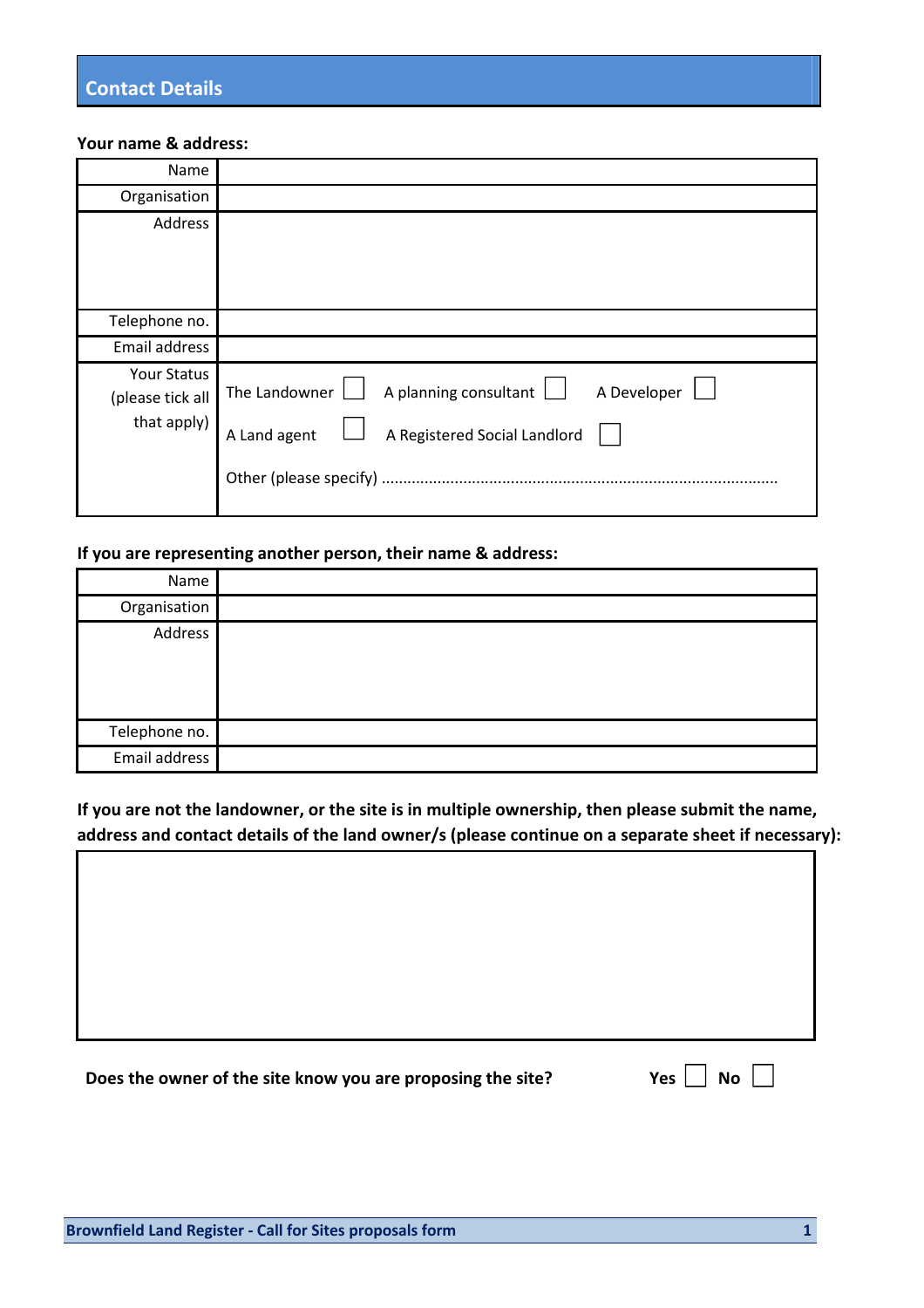| <b>Site Name</b>                                                                                                                                                               |               |  |                                             |              |                                                     |  |
|--------------------------------------------------------------------------------------------------------------------------------------------------------------------------------|---------------|--|---------------------------------------------|--------------|-----------------------------------------------------|--|
| Address                                                                                                                                                                        |               |  |                                             |              |                                                     |  |
|                                                                                                                                                                                |               |  |                                             |              |                                                     |  |
|                                                                                                                                                                                |               |  |                                             |              |                                                     |  |
|                                                                                                                                                                                |               |  |                                             |              |                                                     |  |
| Post code                                                                                                                                                                      |               |  |                                             |              |                                                     |  |
| <b>Grid Reference</b>                                                                                                                                                          | X (Easting)   |  |                                             | Y (Northing) |                                                     |  |
| (if known)                                                                                                                                                                     |               |  |                                             |              |                                                     |  |
| Area of whole site (ha)                                                                                                                                                        |               |  | Area of site suitable for                   |              |                                                     |  |
|                                                                                                                                                                                |               |  | development (ha)                            |              |                                                     |  |
| Current land use (or if                                                                                                                                                        |               |  |                                             |              |                                                     |  |
| vacant the last use of                                                                                                                                                         |               |  |                                             |              |                                                     |  |
| the site)                                                                                                                                                                      |               |  |                                             |              |                                                     |  |
| Number and type of                                                                                                                                                             |               |  |                                             |              |                                                     |  |
| buildings currently                                                                                                                                                            |               |  |                                             |              |                                                     |  |
| on-site                                                                                                                                                                        |               |  |                                             |              |                                                     |  |
| Adjacent                                                                                                                                                                       |               |  |                                             |              |                                                     |  |
| land use(s)                                                                                                                                                                    |               |  |                                             |              |                                                     |  |
| Previous                                                                                                                                                                       |               |  |                                             |              |                                                     |  |
| planning history                                                                                                                                                               |               |  |                                             |              |                                                     |  |
| Estimated number of                                                                                                                                                            |               |  |                                             |              |                                                     |  |
| dwellings the land is                                                                                                                                                          |               |  |                                             |              |                                                     |  |
| capable of supporting?                                                                                                                                                         |               |  |                                             |              |                                                     |  |
| (expressed as a                                                                                                                                                                |               |  |                                             |              |                                                     |  |
| minimum and                                                                                                                                                                    |               |  |                                             |              |                                                     |  |
| maximum figure)                                                                                                                                                                |               |  |                                             |              |                                                     |  |
| Are any ancillary uses                                                                                                                                                         |               |  |                                             |              |                                                     |  |
| proposed?(please tick                                                                                                                                                          | Office (B1)   |  | Industry (B2)                               |              | Storage/Distribution (B8)                           |  |
| all that apply)                                                                                                                                                                | Leisure       |  | Retail                                      |              | <b>Community facilities</b>                         |  |
|                                                                                                                                                                                |               |  |                                             |              |                                                     |  |
|                                                                                                                                                                                | None proposed |  |                                             |              |                                                     |  |
|                                                                                                                                                                                |               |  |                                             |              |                                                     |  |
| To ensure the land meets the definition of previously developed land, please confirm the following by<br>ticking all the boxes where you believe the statements are fulfilled. |               |  |                                             |              |                                                     |  |
|                                                                                                                                                                                |               |  |                                             |              |                                                     |  |
| The land is or was occupied by a permanent                                                                                                                                     |               |  |                                             |              | The land is not a formal minerals or waste disposal |  |
| structure.                                                                                                                                                                     |               |  | site with restoration conditions.           |              |                                                     |  |
|                                                                                                                                                                                |               |  |                                             |              |                                                     |  |
| The land is within the curtilage of a                                                                                                                                          |               |  | The land is not a residential garden, park, |              |                                                     |  |
| permanent structure and does not include<br>recreation ground or allotment in a built up area.<br>any land that isn't curtilage land.                                          |               |  |                                             |              |                                                     |  |
|                                                                                                                                                                                |               |  |                                             |              |                                                     |  |
| The land may have been previously developed but<br>The land is not or has not been occupied by                                                                                 |               |  |                                             |              |                                                     |  |
| the remains of the permanent structure have not<br>agricultural or forestry buildings.<br>blended into the landscape in the process of time.                                   |               |  |                                             |              |                                                     |  |
|                                                                                                                                                                                |               |  |                                             |              |                                                     |  |
| Please attach a map (preferably at 1:1250 scale) clearly identifying the precise boundaries of the whole                                                                       |               |  |                                             |              |                                                     |  |
| site and the part that may be suitable for development (if this is less than the whole).                                                                                       |               |  |                                             |              |                                                     |  |
| Without this mapped information we are unable to register the site.                                                                                                            |               |  |                                             |              |                                                     |  |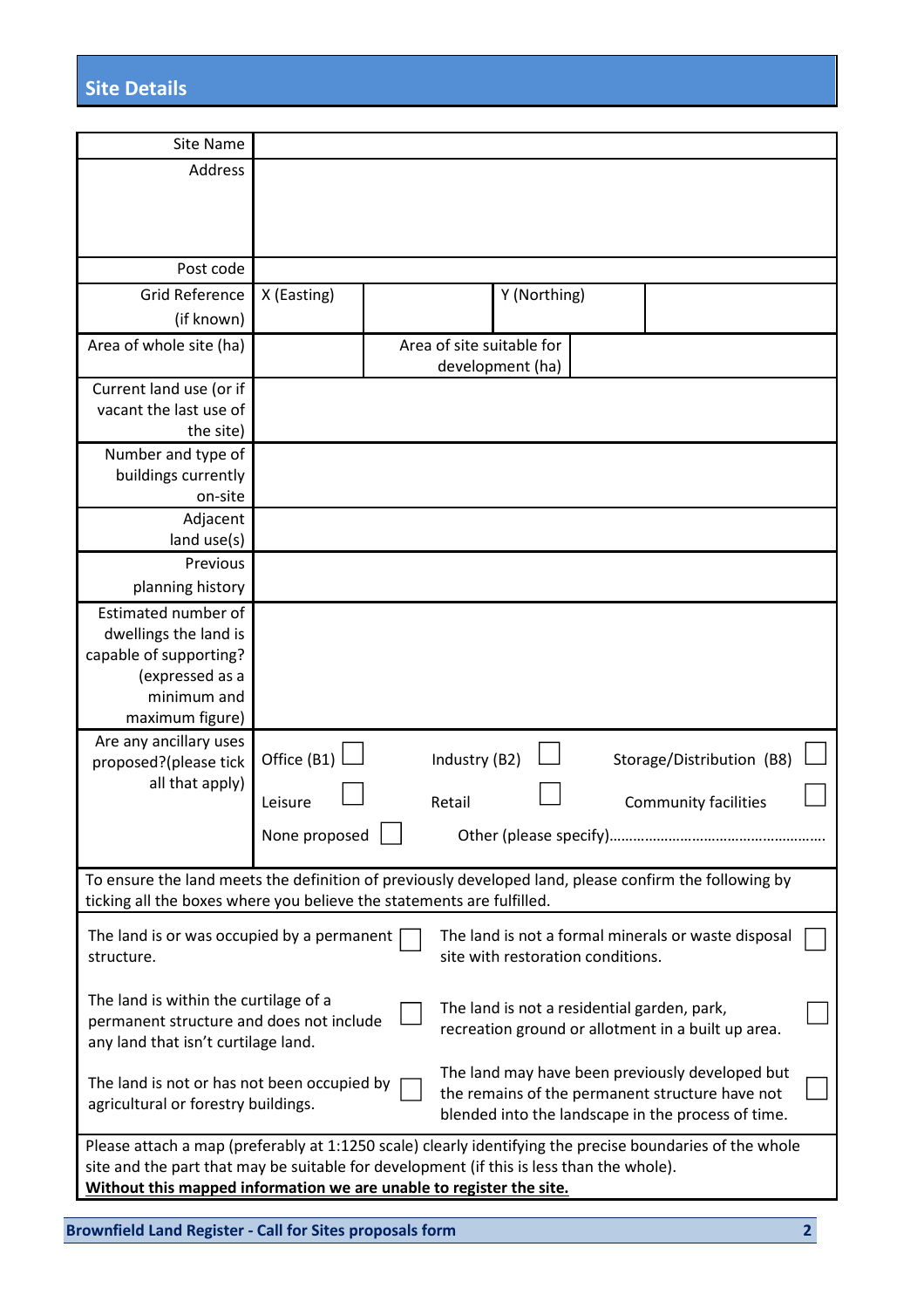# **Suitability**

|                               | Please indicate any known constraints to developing the site:            |
|-------------------------------|--------------------------------------------------------------------------|
| Environmental                 | <b>Flood Risk</b><br>Contamination                                       |
| constraints                   |                                                                          |
|                               | Hazardous waste<br>Drainage                                              |
|                               |                                                                          |
|                               |                                                                          |
| Further details               |                                                                          |
|                               |                                                                          |
|                               |                                                                          |
| Policy constraints            | <b>Green Belt</b><br>Heritage (e.g. Conservation Area)                   |
|                               |                                                                          |
|                               | High quality agricultural land $\Box$<br>Nature Conservation (e.g. SSSI) |
|                               |                                                                          |
|                               |                                                                          |
| Further details               |                                                                          |
|                               |                                                                          |
|                               |                                                                          |
| Physical &                    | Topography<br><b>Trees</b><br>Access                                     |
| Infrastructure<br>constraints |                                                                          |
|                               | <b>Utilities</b><br>Pylons<br>Pipelines                                  |
|                               |                                                                          |
|                               |                                                                          |
| Further details               |                                                                          |
|                               |                                                                          |
|                               |                                                                          |
| Could                         |                                                                          |
| interventions be              |                                                                          |
| made to                       |                                                                          |
| overcome any                  |                                                                          |
| constraints?                  |                                                                          |